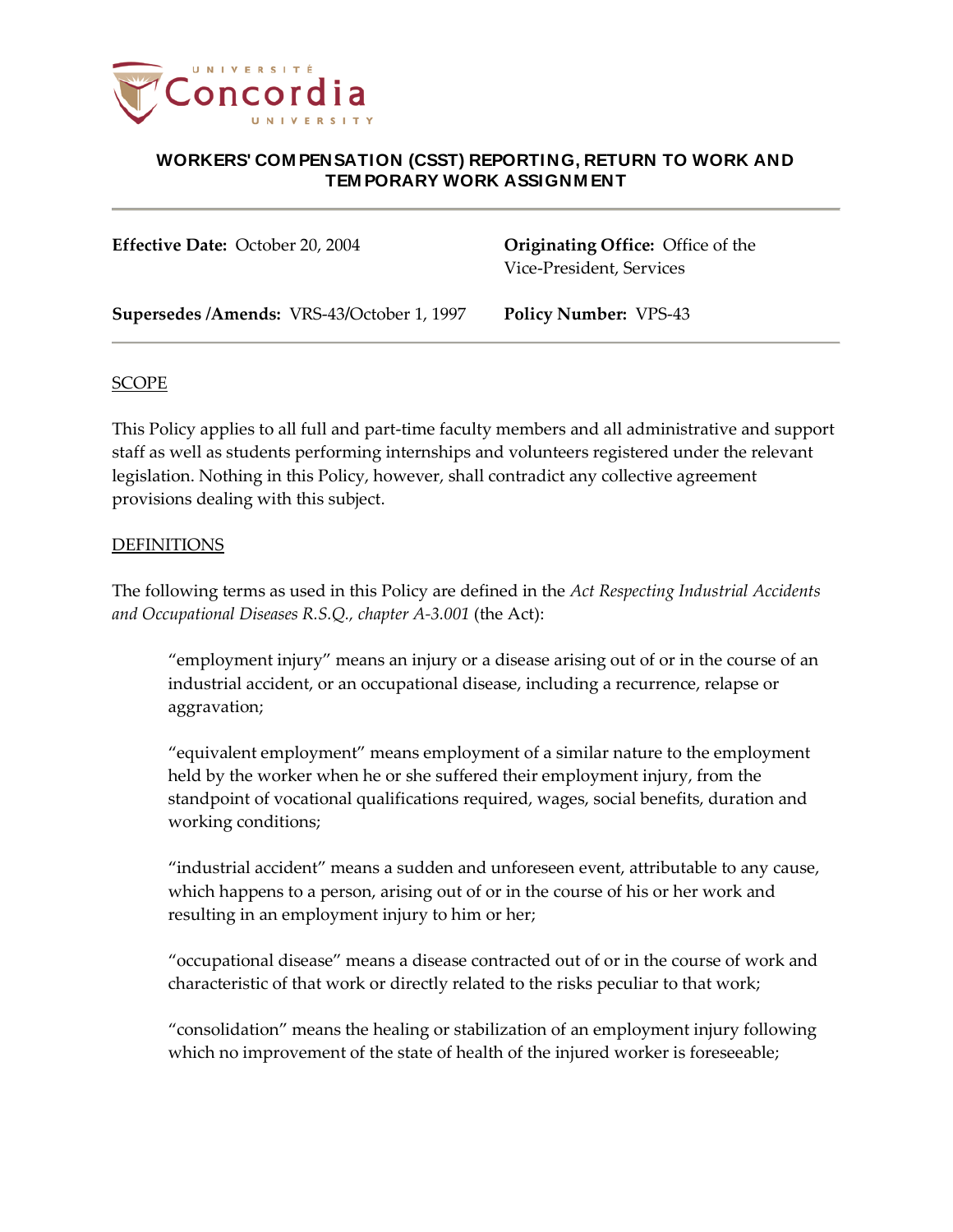

## Page **2** of **10**

**"**suitable employment" means appropriate employment that allows a worker who has suffered an employment injury to use his or her remaining ability to work and vocational qualifications, that he or she has a reasonable chance of obtaining and the working conditions of which do not endanger the health, safety or physical well-being of the worker considering his or her injury

## **POLICY**

The University and its employees are subject to the *Act Respecting Industrial Accidents and Occupational Diseases R.S.Q., chapter A-3.001*, the *Act Respecting Occupational Health and Safety R.S.Q., chapter S-2.1* and related regulations. The University actively supports the goals of such legislation as demonstrated by the present Policy. In the event of a conflict of interpretation between this Policy and the Act, the Act shall take precedence.

### Reporting of an Employment Injury or an Occupational Disease

### Responsibilities of the Supervisor or Department Head

- 1. The Supervisor or Department Head shall:
	- a. take appropriate measures to ensure that the employee who has suffered an injury or an illness receives immediate medical attention and shall send the employee to the health care facility of the employee's choice with a Temporary Work Assignment Form which shall contain a brief description of the employee's duties;
	- b. request the employee return, the same day if possible, the CSST Medical Certificate and the Temporary Work Assignment Form signed by the physician. If this is not possible, the Supervisor or Department Head shall request that the employee contact him or her by telephone as soon as possible with the following information: physician's name, telephone number, expected date of return to work and the date of the next medical appointment;
	- c. contact the Environmental Health and Safety Office of the University (the EH&S Office) by the fastest possible means to report the injury or illness and any additional information which has been received from the employee and to take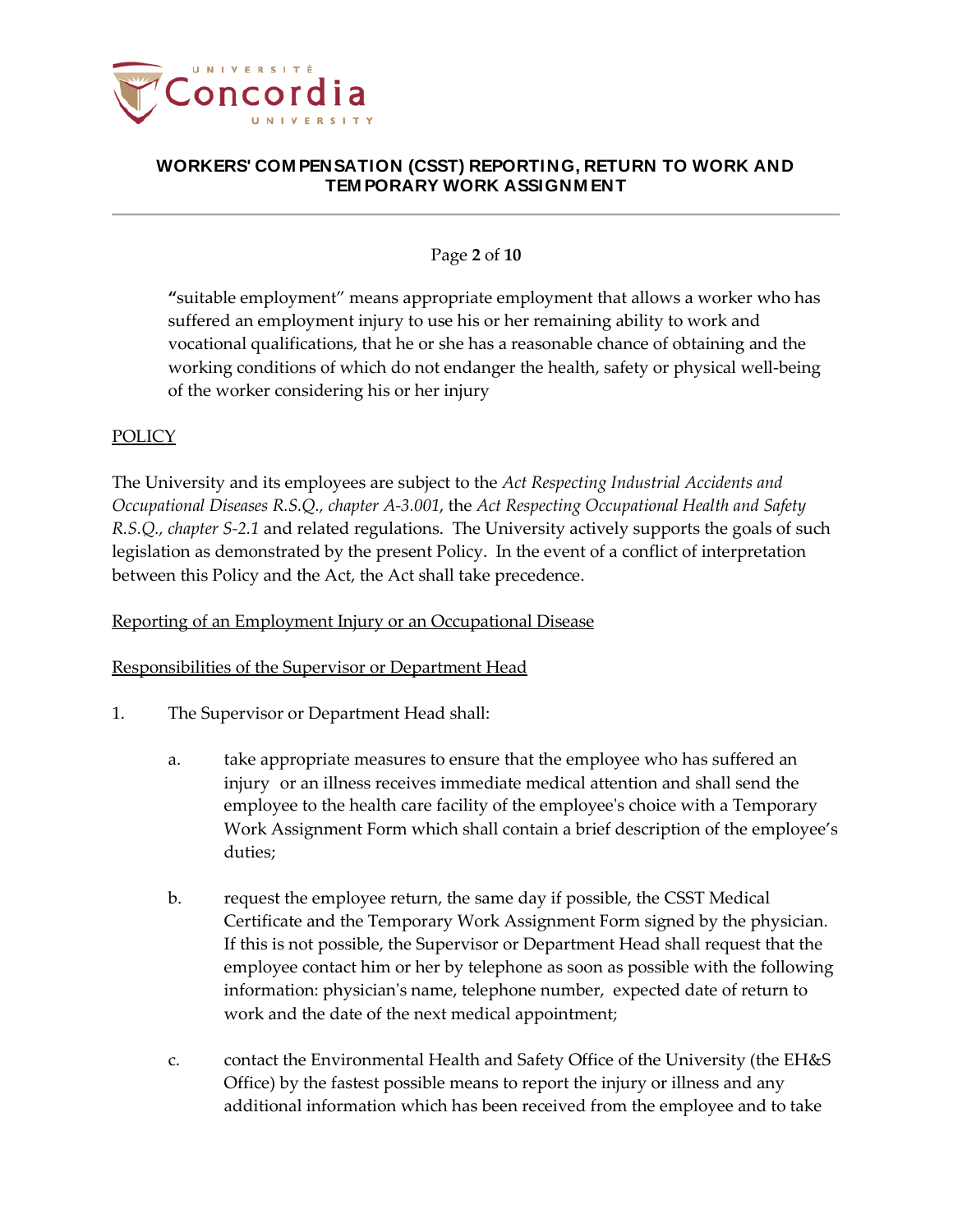

## Page **3** of **10**

measures to ensure that the injury or illness has been reported and investigated in accordance with the *Policy on Injury/Incident Reporting and Investigation* [\(VPS-](http://www.concordia.ca/vpirsg/documents/policies/VPS-42.pdf)[42\)](http://www.concordia.ca/vpirsg/documents/policies/VPS-42.pdf).

- d. send copies of all medical certificates and CSST documentation to the EH&S Office as it is received and take the necessary measures to ensure that the EH&S Office is apprised of any information concerning the absent employee's medical status;
- e. inform the EH&S Office immediately when the employee returns to work either on a temporary work assignment or to his or her regular position.

### Responsibilities of the Employee

- 2. The employee shall:
	- a. immediately report any injury or illness to his or her Supervisor or Department Head or if that is not possible, to an employee of the Security Department. No employee should leave the premises to seek medical treatment for a work injury or illness without taking steps to ensure that the Supervisor or the Department Head has been informed of the incident;
	- b. visit the physician of his or her choice with their Temporary Work Assignment Form and inform the medical professional attending to him or her if he or she believes that the injury is work-related;
	- c. return, if possible the same day, to the Supervisor or Department Head the CSST Medical Certificate and the signed Temporary Work Assignment Form. If it is not possible to return the same day, the employee should have the forms returned by a representative and shall contact the Supervisor or Department Head by telephone, indicating his or her medical status, physician's name and telephone number, expected date of return to work and the date of the next medical appointment. Alternatively, the employee or his or her representative may return the CSST Medical Certificate to the EH&S Office;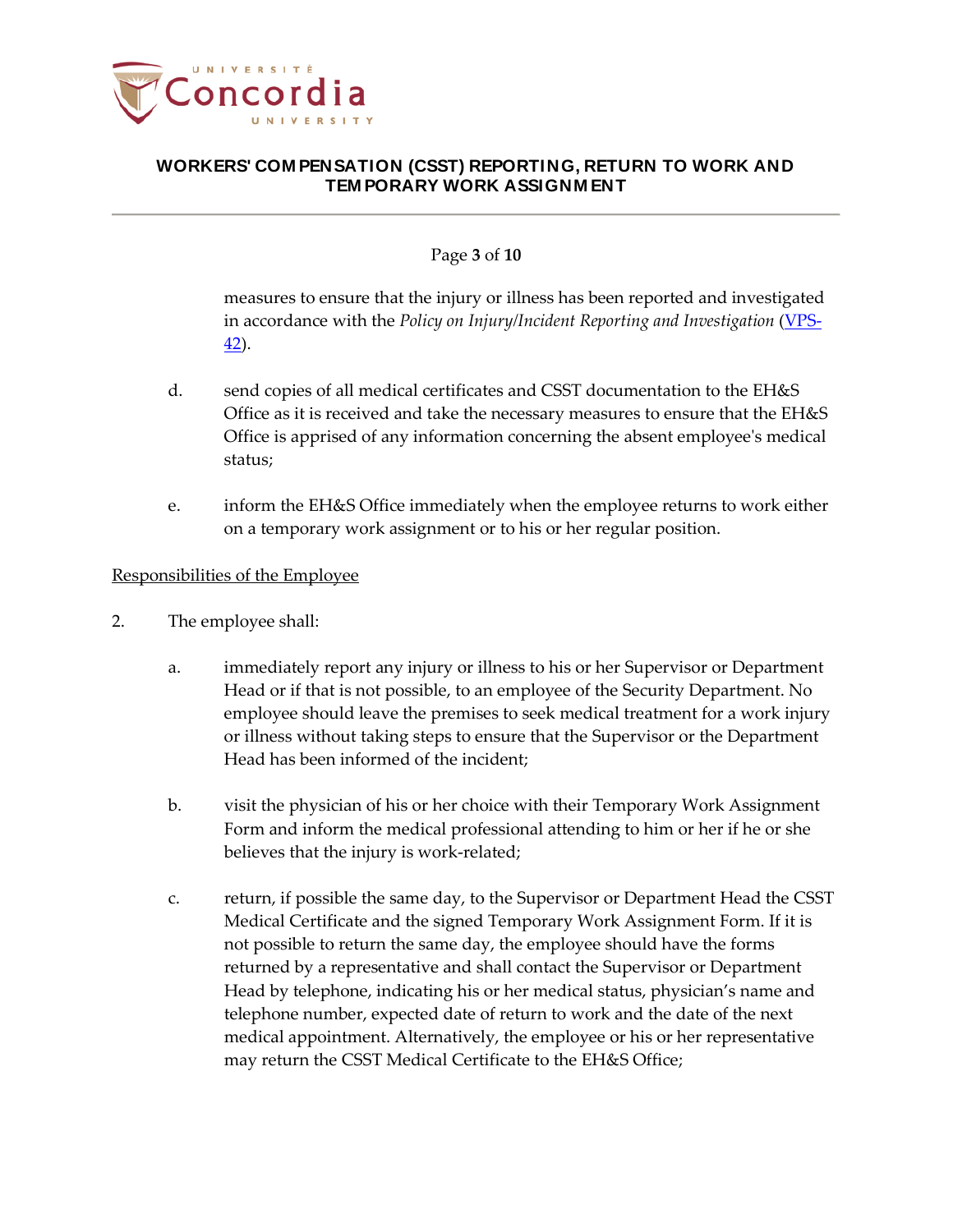

## Page **4** of **10**

- d. take measures to ensure that the required documentation is completed and submitted to the EH&S Office in accordance with the *Policy on Injury/Incident Reporting and Investigation* [\(VPS-42\)](http://www.concordia.ca/vpirsg/documents/policies/VPS-42.pdf);
- e. contact his or her Supervisor or Department Head at least monthly if the absence is prolonged and provide all relevant medical documentation.

## Responsibilities of the Environment Health and Safety Office

3. The EH&S Office shall file, with the CSST, claims signed by the employee or his or her representative and may provide the employer's comments.

### Compensation and Return to Work

### General Provisions

- 4. The conditions specified below shall apply for a period of up to two years from the commencement of the continuous absence of an employee due to an employment injury or occupational disease.
- 5. The employee shall be compensated in accordance with CSST regulations while absent from work. Such compensation shall be effected through the University's Payroll Department for at least the first 14 days of the absence. The employee shall continue to accumulate seniority and uninterrupted service in accordance with the University policy or collective agreement applicable to him or her at the commencement of the absence.

### For permanent employees (employees with a contract of an indeterminate term):

- 6. The compensation shall be at 90% of net salary up to the current limit of the Maximum Yearly Insurable Earnings established annually by the CSST. Salary replacement for permanent employees shall initially be at 100%. The term of this 100% replacement varies in accordance with the University policy or collective agreement which applies to the employee.
- 7. The employee shall continue to be covered by any University benefits or insurance programs in which he or she was a participant at the onset of the absence provided that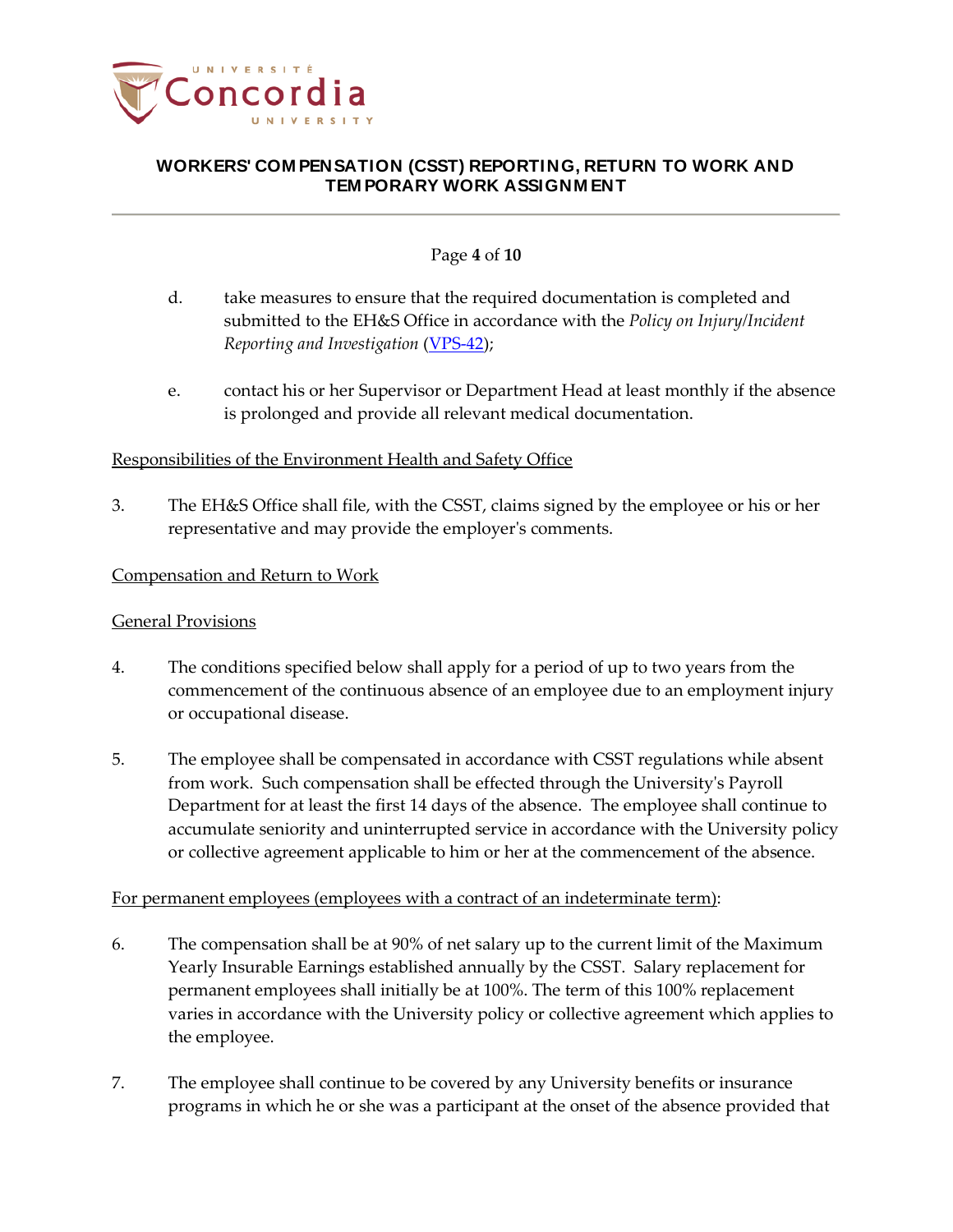

## Page **5** of **10**

he or she continues to pay the employee premiums. In such cases, the University shall continue to pay its share of the cost as well. This section applies until the expiry of the two-year time limit prescribed in the Act.

- 8. When he or she is pronounced medically fit to return to work, the employee shall be reinstated by preference to his or her own position. In the event that the position held by the employee at the time of commencement of the absence has been abolished, he or she shall be assigned to equivalent employment.
- 9. If an employee, as a result of an employment injury or occupational disease, is prevented from carrying out the duties of his or her regular position or of equivalent employment and where he or she is able to carry out other employment, the employee shall be placed in the first suitable position that becomes available in which (a) the employee can use his or her residual ability and vocational qualifications; and (b) does not endanger the health, safety, or physical well-being of the employee considering his or her injury or disease. Seniority provisions of any applicable collective agreement shall apply.
- 10. An employee who is reinstated to his or her previous position or to equivalent employment shall receive the salary or wages and benefits that would have applied if he or she had continued to carry out the duties of the position held at the time of the employment injury or occupational disease. An employee who is assigned to a suitable position shall receive the salary or wages and benefits connected with that employment taking into account the seniority and uninterrupted service the employee has accumulated.
- 11. The period of "continuous absence" shall not be interrupted if an employee, due to the state of his or her health related to his or her injury or disease and following medical advice, must leave work on the day he or she returns to work.

For temporary, casual or contract employees including limited term appointments (employees under a fixed term contract):

12. The compensation shall be at 90% of net salary up to the current limit of the Maximum Yearly Insurable Earnings established annually by the CSST.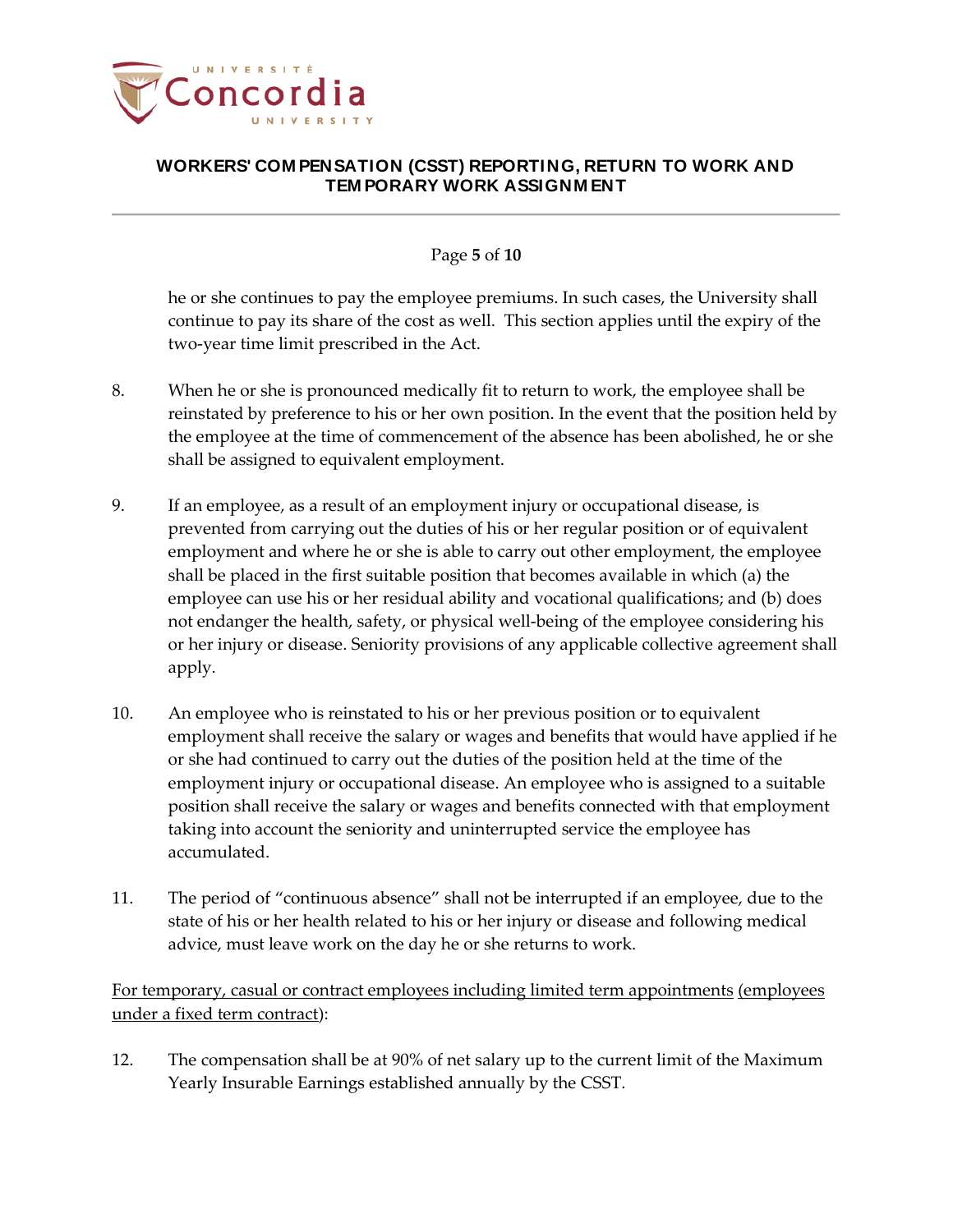

### Page **6** of **10**

13. An employee who suffers an employment injury or occupational disease and again becomes able to carry out his or her duties prior to the expiration of the assignment or the contract is entitled to be reinstated in his or her position and to remain in that position until the date of expiration of the contract.

#### Temporary Work Assignment

- 14. An employee who has sustained an employment injury or occupational disease may be temporarily assigned work until he or she is again ready to carry on his or her regular position or until he or she becomes able to carry out suitable employment, even if his or her injury has not consolidated, providing that the employee's physician believes that:
	- a. the employee is reasonably fit to perform the work;
	- b. the work, despite the employee's injury or disease, does not endanger his or her health, safety or physical well-being;
	- c. the work is beneficial to the employee's rehabilitation.
- 15. No Supervisor or Department Head may assign work to an employee who is away from work as a result of an employment injury unless a return to work has been approved by the employee's physician.
- 16. Following an employment injury or occupational disease, the employee's physician shall assess the employee's physical limitations and the EH&S Office, together with the Supervisor or Department Head, shall make every effort to identify an appropriate temporary work assignment which does not jeopardize the employee's medical condition and which supports the rehabilitative process.
- 17. Supervisors and Department Heads are expected to support the Temporary Work Assignment Programme by identifying suitable tasks which the employee can do with his or her physical limitations and by actively supporting the rehabilitative process. If an employee is returned to work on a temporary work assignment, the Supervisor or Department Head shall provide regular support and supervision.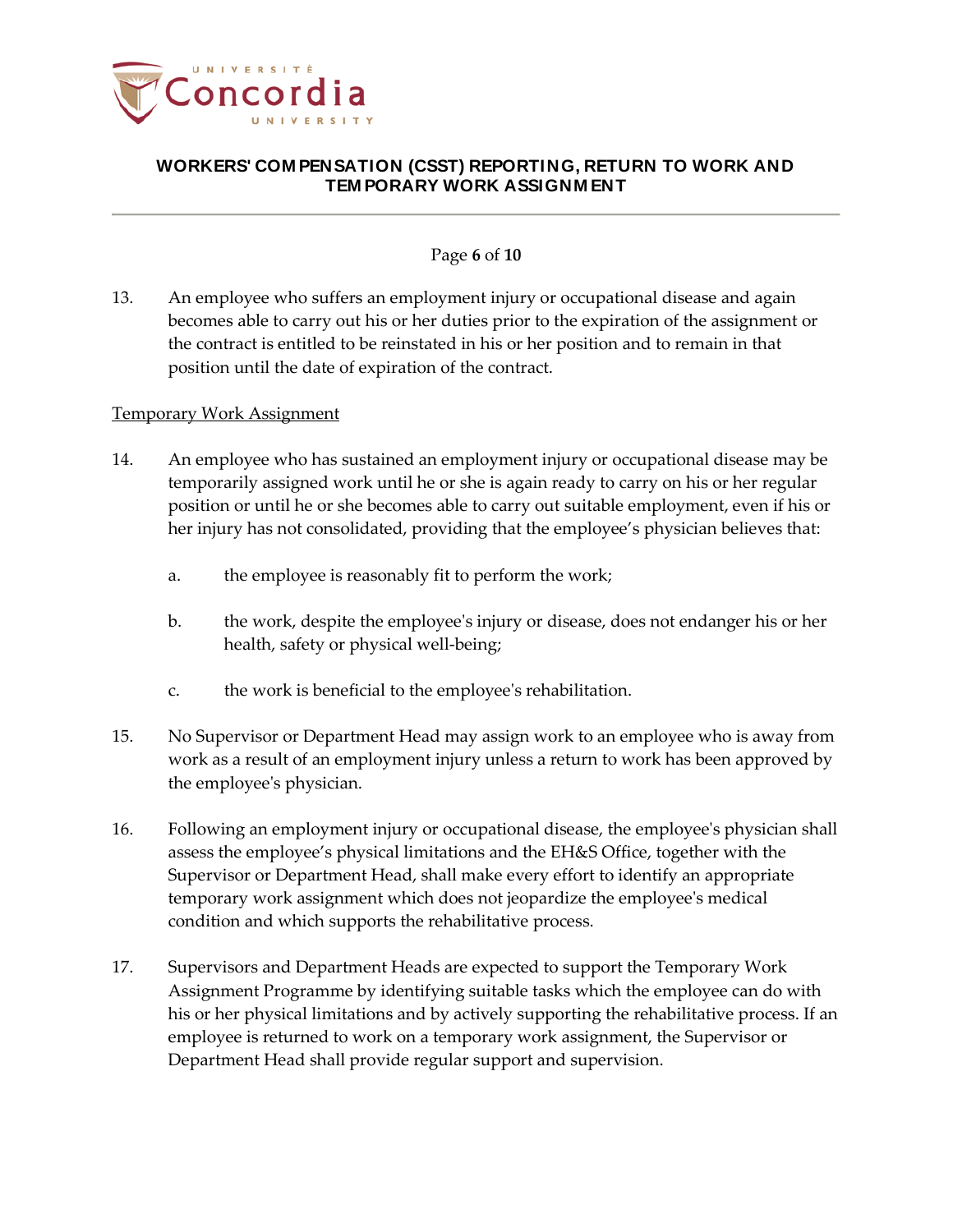

### Page **7** of **10**

- 18. The employee shall accept the temporary work assignment approved by his or her physician. If the employee disagrees with the physician, he or she may request, in accordance with the Act, that the Central Advisory Health and Safety Committee (CAH&S) of the University and the Supervisor or Department Head examine and decide the question in conjunction with the physician in charge of Occupational Health Services of the University.
- 19. The Supervisor or Department Head must accept an employee back to work with a valid medical certificate or a Temporary Work Assignment Form, which permits a return to work even with limitations.
- 20. While on a temporary work assignment, the employee is entitled to the salary and benefits attached to his or her regular position at the time the employment injury appeared and to which he or she would have received if he or she had continued to carry out that position and had not been reassigned.
- 21. At the end of the period of temporary work assignment, the employee shall be returned to his or her own position.
- 22. If the employee believes that he or she has been wronged by a decision, he or she may apply for a review of the decision in accordance with the Act.

### Additional Responsibilities

### Environmental Health and Safety Office

- 23. The management of the CSST claims process and this Return to Work Programme shall be coordinated through the EH&S Office. In addition to the other obligations set out in this Policy, the EH&S Office shall:
	- a. receive, review and investigate all reports of accidents which result in CSST claims;
	- b. provide liaison with the employee's physician to obtain information relating to fitness to work;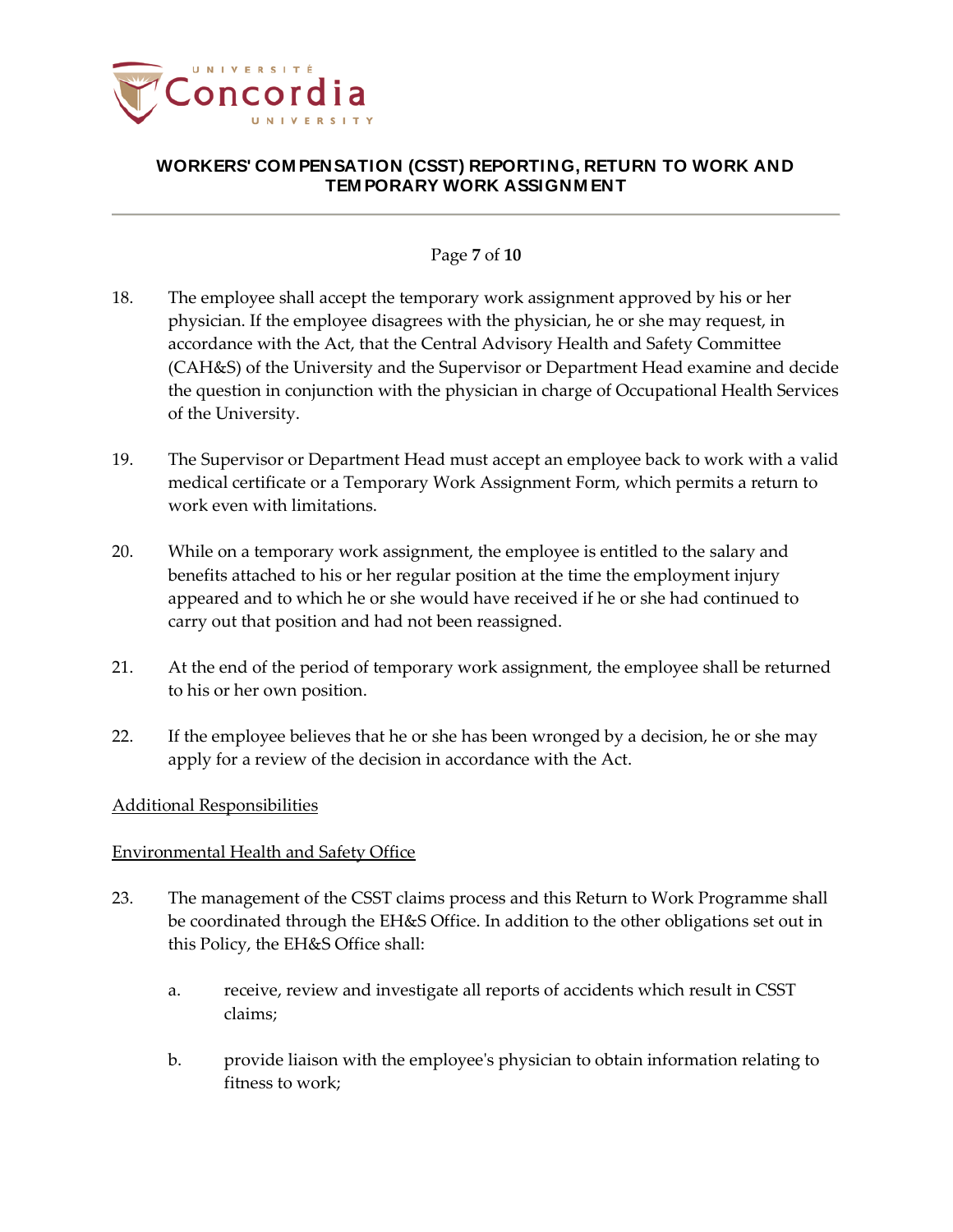

## Page **8** of **10**

- c. maintain regular contact with the CSST;
- d. maintain all documentation relating to the claim;
- e. monitor the financial aspects of the claim and request a reconsideration of a decision of the CSST or cost-sharing when appropriate;
- f. manage the CSST Disability Fund in accordance with the criteria determined by the CAH&S;
- g. keep records of claims and their costs and report these at least annually to the CAH&S and the Vice-President, Finance of the University;
- h. provide advice and assistance to employees and Supervisors and Department Heads about their respective rights and responsibilities;
- i. notify the Department of Human Resources and Employee Relations of an anticipated prolonged absence of an employee.

# Supervisors and Department Heads

- 24. In addition to the other obligations set out in this Policy, Supervisors and Department Heads shall:
	- a. keep in regular contact with the employee to follow his or her progress (health status, date of next appointment, probable date of return to work) and keep the EH&S Office informed, if an employee does not return to work on the day following an injury;
	- b. ensure that the employee's position remains open to the employee for a period of up to two years if the position is a permanent appointment or in other cases for the duration of the contract providing that the contract is for no more than two (2) years;
	- c. consult with the EH&S Office to ensure that the necessary return to work protocol is followed before an employee returns to work.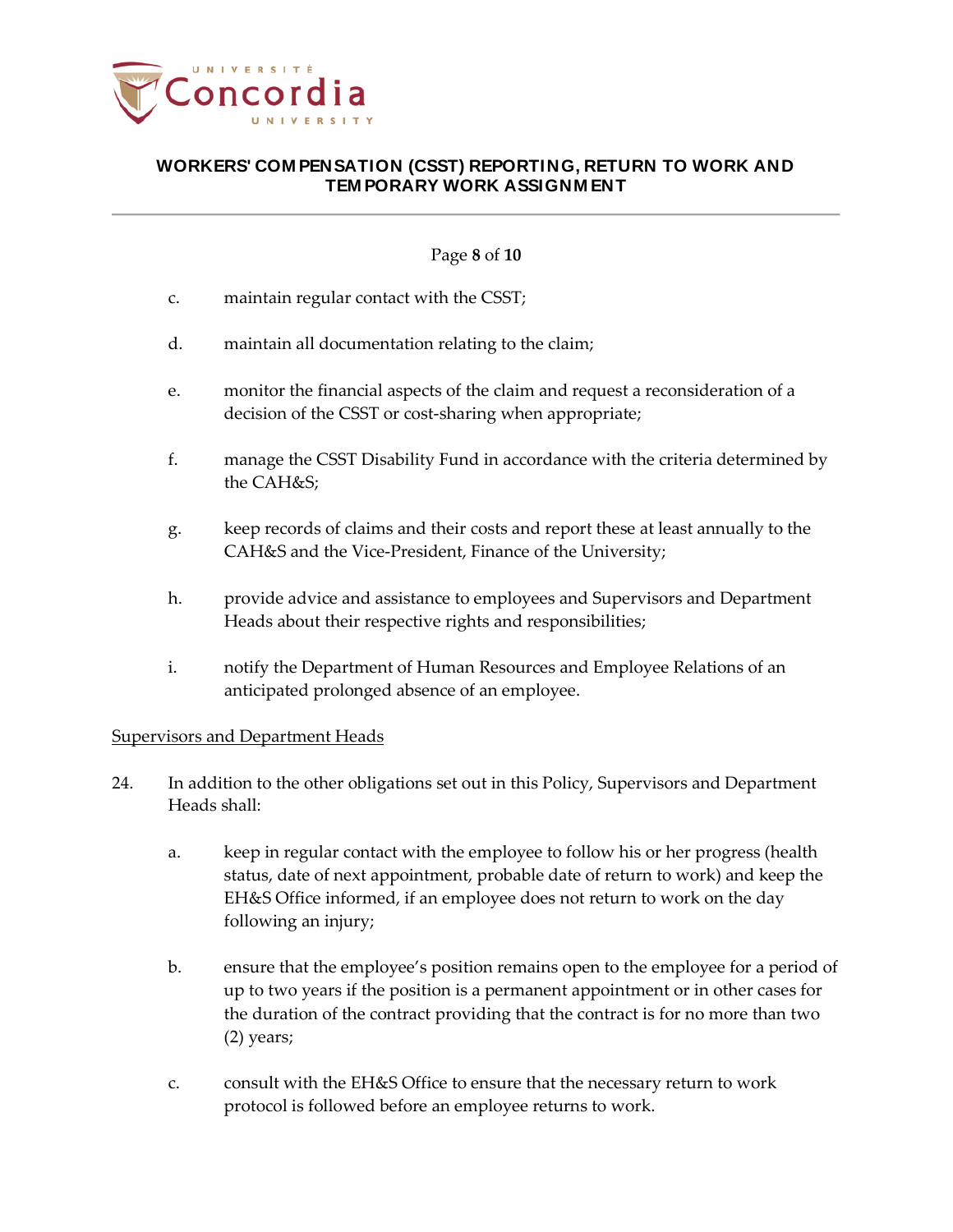

Page **9** of **10**

### **Employees**

- 25. In addition to the other obligations set out in this Policy, an employee shall:
	- a. attend all medical appointments requested by the University;
	- b. undertake any required rehabilitative procedure or training which will enable him or her to accept equivalent or suitable employment if unable to resume his or her normal duties.

### Miscellaneous

- 26. No confidential medical information shall be transmitted to the Supervisor or Department Head without the signed consent of the employee. However, the Supervisor or Department Head is entitled to all information pertaining to fitness to work.
- 27. In the event of a prolonged absence by an employee as a result of an employment injury or occupational disease, his or her position may be filled with a temporary appointment for the duration of the absence upon obtaining appropriate authorization. The Department of Human Resources and Employee Relations shall assist in this process. In cases where an employee is unable to work for more than one month following the employment injury or occupational disease, the Supervisor or Department Head may apply to the EH&S Office to obtain financial assistance from the CSST Disability Fund.